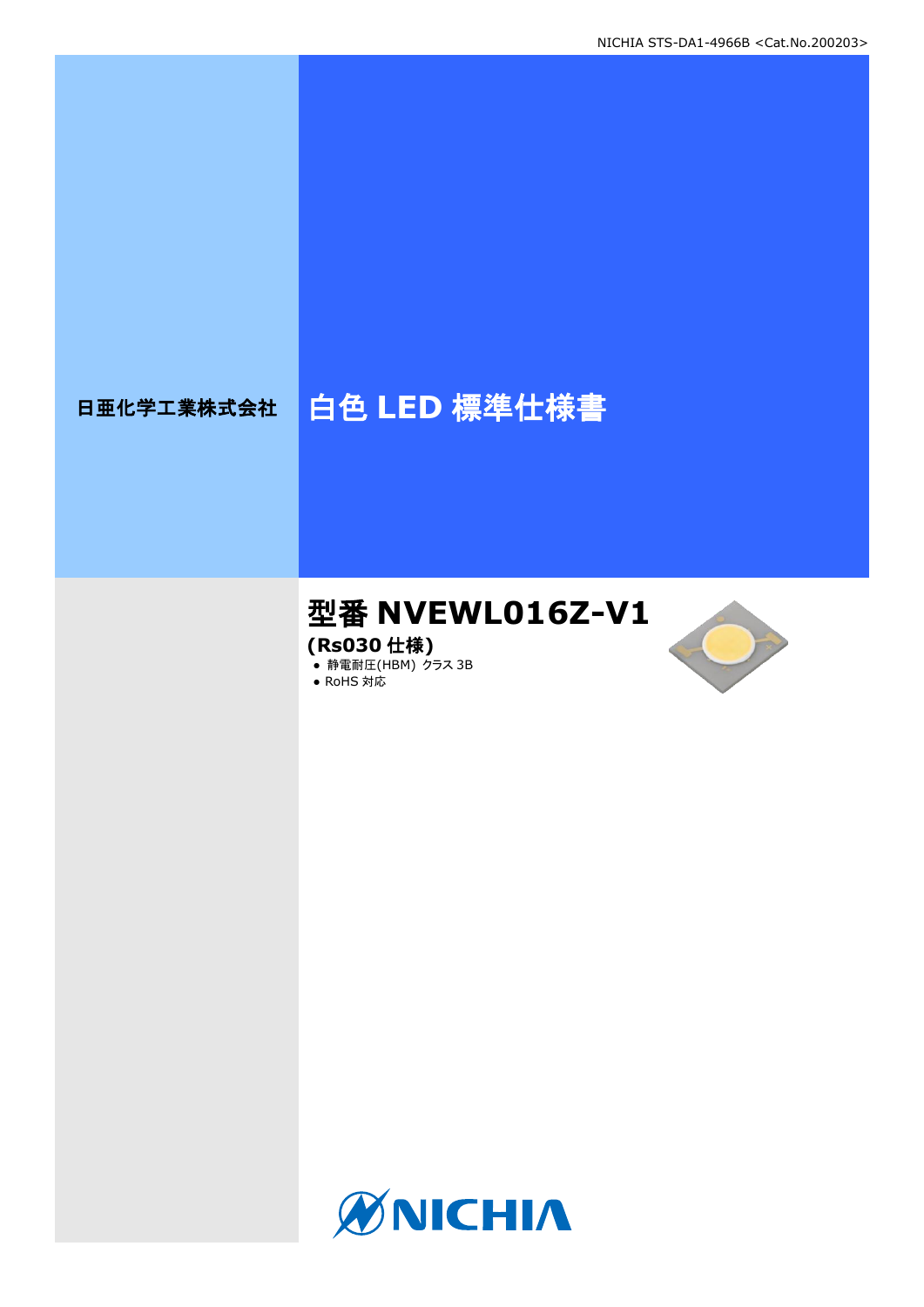### 規格

### (1) 絶対最大定格

| 項目        | 記号                           | 最大定格           | 単位 |
|-----------|------------------------------|----------------|----|
| 順電流       | $\mathrm{I}_\mathrm{F}$      | 1500           | mA |
| パルス順電流    | $I_{\text{FP}}$              | 2250           | mA |
| 静電耐圧(HBM) | V <sub>ESD</sub>             | 8              | kV |
| 逆方向許容電流   | $I_{R}$                      | 85             | mA |
| 許容損失      | $P_D$                        | 76.8           | W  |
| 動作温度      | ${\mathsf T}_{\textsf{opr}}$ | $-40 \sim 105$ | °C |
| 保存温度      | ${\mathsf T}_{\textsf{stg}}$ | $-40 \sim 100$ | °C |
| ジャンクション温度 |                              | 150            | ۰c |

\* TJ=25°C での値です。

\* IFP条件は、パルス幅 10ms 以下、デューティー比は 10%以下です。

\* IF、IFPは、ディレーティング特性を参照してください。

\* 静電耐圧(HBM)は ANSI/ESDA/JEDEC JS-001 のクラス 3B です。

 $*$ 動作温度はケース温度(Tc)での値です。

### (2) 特性

|           | 項目         | 記号             | 条件             | 標準     | 最大                       | 単位                       |
|-----------|------------|----------------|----------------|--------|--------------------------|--------------------------|
| 順電圧       |            | VF             | $I_F = 600$ mA | 47.0   | $\overline{\phantom{a}}$ | v                        |
| Rs030 ランク | 光束(色度座標1)  | $\Phi_{\rm v}$ | $I_F = 600$ mA | 2020   |                          | Im                       |
|           | X          |                | $I_F = 600$ mA | 0.4338 | $\overline{\phantom{a}}$ |                          |
| 色度座標 1    |            |                | $I_F = 600mA$  | 0.4030 | -                        | $\overline{\phantom{a}}$ |
| Rs030 ランク | 光束(色度座標 2) | $\Phi_{\rm v}$ | $I_F = 600$ mA | 2520   | $\overline{\phantom{a}}$ | Im                       |
|           | X          |                | $I_F = 600mA$  | 0.3447 | $\overline{\phantom{a}}$ |                          |
| 色度座標 2    |            |                | $I_F = 600$ mA | 0.3553 |                          |                          |
| 熱抵抗       |            | $R_{\theta$ JC |                | 0.76   | 0.95                     | °C/W                     |

\* TJ=25°C での値です。パルス駆動により測定しています。

\* 光学特性は、CIE 127:2007 に準拠した値です。

\* 色度座標は、CIE 1931 色度図に基づくものとします。

\* 熱抵抗 RθJCは、JESD51-1 に準拠した Dynamic 法により測定しています。

 $*$  熱抵抗  $R_{\theta JC}$ は、ダイスから Tc 測定ポイントまでの熱抵抗を表します。

\* 熱抵抗 RθJCは放熱グリスを用いた際の熱抵抗値です。放熱シートを用いた場合、熱抵抗値は顕著に大きくなる可能性があります。

\* 熱抵抗に関する詳細は注意事項(6)熱の発生を参照ください。

**COB** の取り扱い、密着、放熱などの一連のアプリケーションノートは弊社ホームページ「**LED** テクニカルデータ」をご確認ください。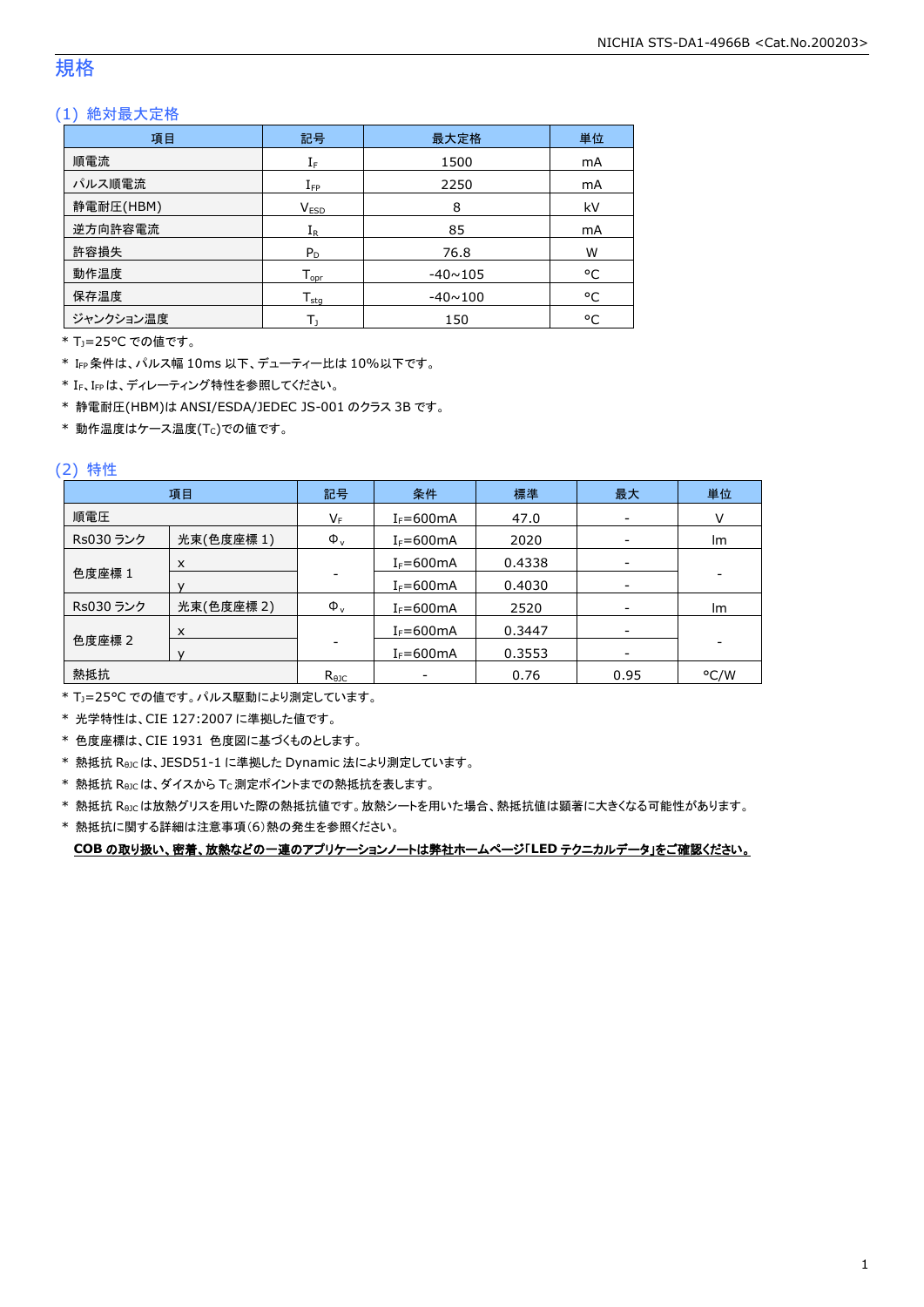## ランク分け

| 項目  | ランク          |         | 条件             | 最小   | 最大   | 単位 |
|-----|--------------|---------|----------------|------|------|----|
| 順電圧 | -            |         | $I_F = 600$ mA | 44.1 | 51.2 | v  |
| 光束  | Q0226        |         |                | 2260 | 2780 |    |
|     | Q0218        |         |                | 2180 | 2680 |    |
|     | Q0205        |         |                | 2050 | 2510 |    |
|     | Q0195        |         | $I_F = 600mA$  | 1950 | 2390 | Im |
|     | Q0181        |         |                | 1810 | 2230 |    |
|     | Q0171        |         |                | 1710 | 2090 |    |
| 演色性 | <b>Rs030</b> | $R_{a}$ | $I_F = 600$ mA |      |      |    |

色度範囲(I<sub>F</sub>=600mA)

色度座標は中央値より MacAdam 楕円 3 ステップ範囲内となります。

|            |                   | ランク    | ランク    | ランク    | ランク    | ランク    | ランク    |
|------------|-------------------|--------|--------|--------|--------|--------|--------|
|            |                   | sm273  | sm303  | sm353  | sm403  | sm453  | sm503  |
| 色温度値(単位:K) | $T_{\mathsf{CP}}$ | 2700   | 3000   | 3500   | 4000   | 4500   | 5000   |
|            | x                 | 0.4578 | 0.4338 | 0.4073 | 0.3818 | 0.3611 | 0.3447 |
| 色度座標中央値    |                   | 0.4101 | 0.4030 | 0.3917 | 0.3797 | 0.3658 | 0.3553 |

\* TJ=25°C での値です。パルス駆動により測定しています。

\* 順電圧は±0.46V の公差があります。

- \* 光束は±5%の公差があります。
- \* 色度は±0.003 の公差があります。

\* 1 注文単位に対して上記のランクを納入します。又、その納入比率は問わないものとします。

### 色度,演色性-光束ランク対応表

| 色度ランク | 演色性ランク       | 光束ランク |
|-------|--------------|-------|
| sm273 | <b>Rs030</b> | Q0171 |
| sm303 | <b>Rs030</b> | Q0181 |
| sm353 | <b>Rs030</b> | Q0195 |
| sm403 | <b>Rs030</b> | Q0205 |
| sm453 | <b>Rs030</b> | Q0218 |
| sm503 | Rs030        | 00226 |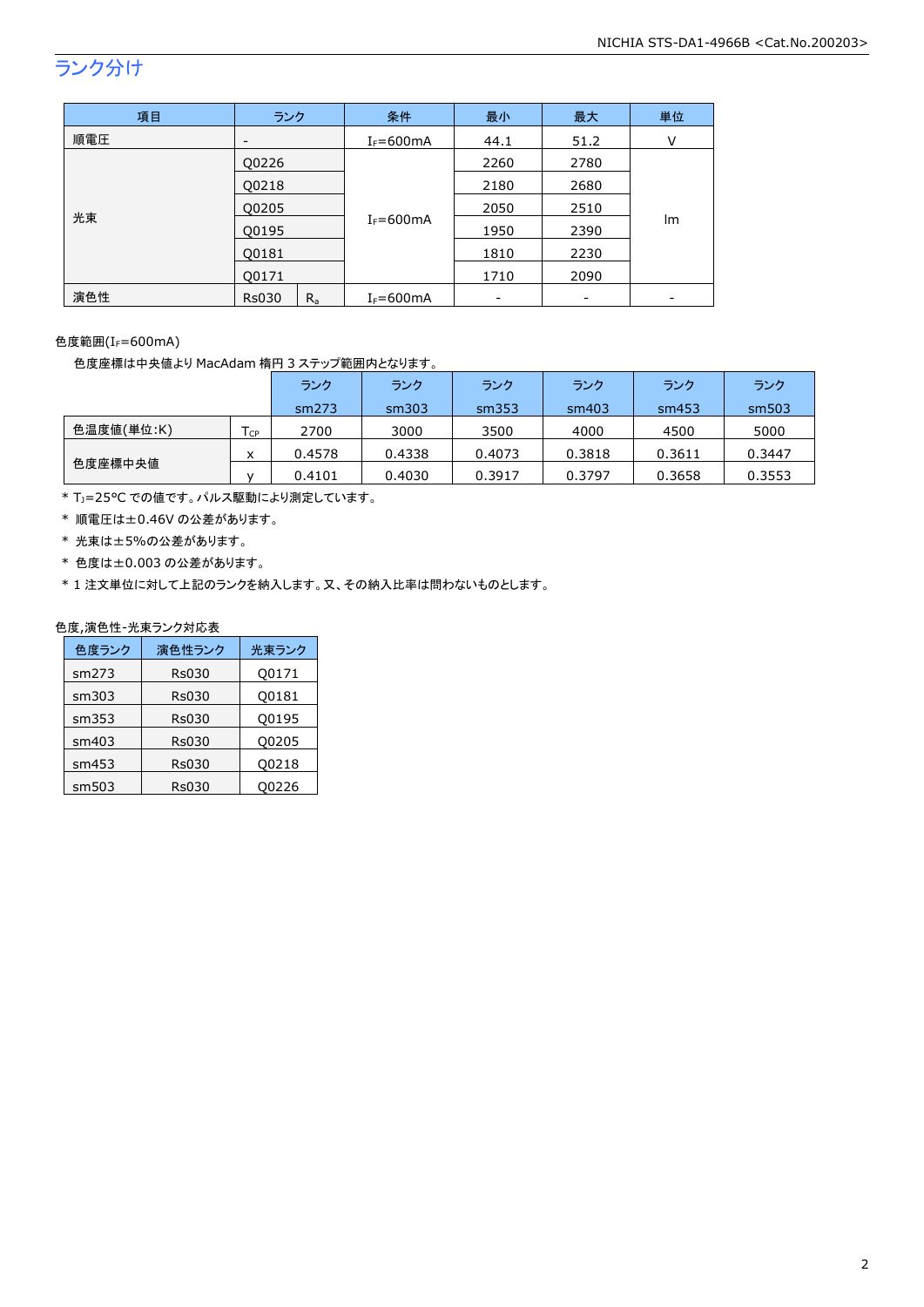色度図

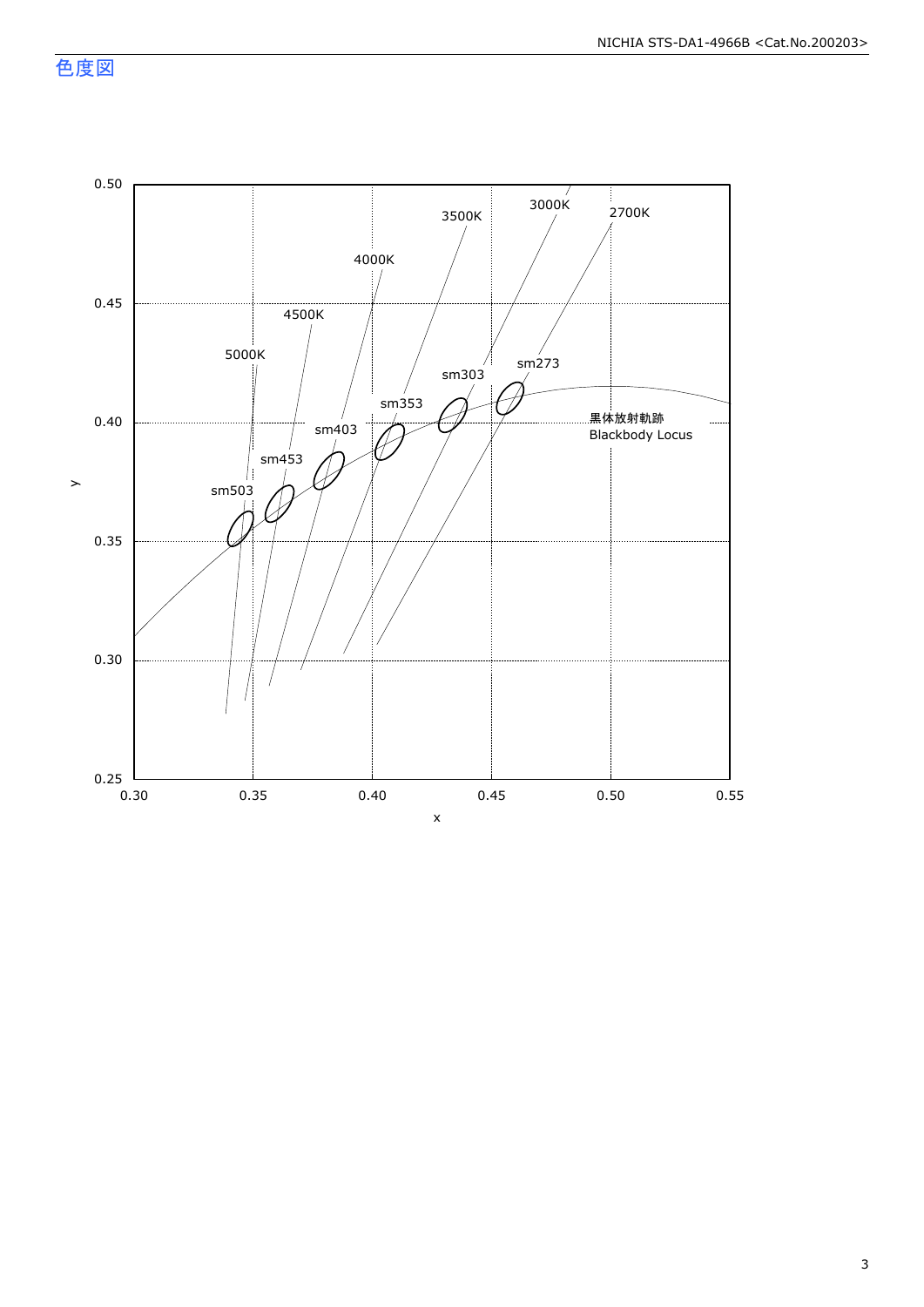#### NICHIA STS-DA1-4966B <Cat.No.200203>

### 外形寸法

(単位 Unit: mm) This product complies with RoHS Directive. \* 本製品はRoHS指令に適合しております。 (単位 Unit: mm, 公差 Tolerance: ±0.3) STS-DA7-12200A NVEWL016Z-V1 The dimension(s) in parentheses are for reference purposes. \* 括弧で囲まれた寸法は参考値です。 No. Part No.







| 項目 Item                                           | 内容 Description                                                           |  |  |
|---------------------------------------------------|--------------------------------------------------------------------------|--|--|
| パッケージ材質<br>Package Materials                      | セラミックス<br>Ceramics                                                       |  |  |
| 封止樹脂材質<br><b>Encapsulating Resin</b><br>Materials | シリコーン樹脂<br>(拡散剤+蛍光体入り)<br>Silicone Resin<br>(with diffuser and phosphor) |  |  |
| 雷極材質<br><b>Electrodes Materials</b>               | 金メッキ<br>Au-plated                                                        |  |  |
| 質量<br>Weight                                      | 1.2q(TYP)                                                                |  |  |

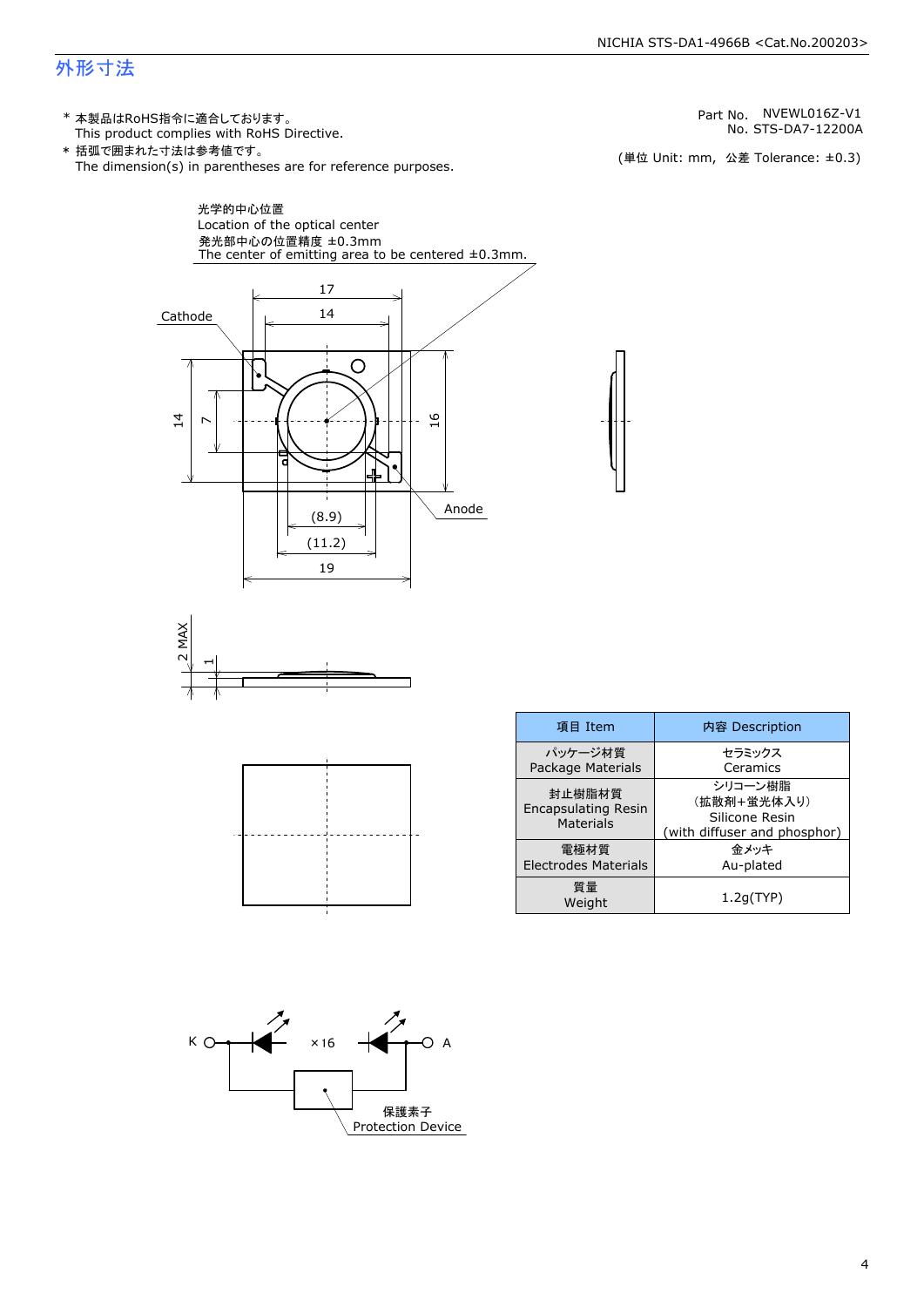### はんだ付け

### ● 手はんだ推奨条件

| →"烏庫」 | 380°C 以下 |
|-------|----------|
| .間    | 5 秒以内    |

\* 手はんだは 1 回までとして下さい。

- \* 本製品は、封止材料及び封止樹脂枠材料にシリコーン樹脂を用いているため、上面の封止部が柔らかく、力が加わると傷、欠け、剥がれ、製品の変形、 断線や信頼性に影響を及ぼす恐れがあります。封止部及び封止樹脂枠に圧力を加えないで下さい。
- \* 基本的にはんだの取り付け後の修正は行わないで下さい。やむをえず修正する場合は、事前に修正による特性の劣化のなきことを確認の上行って下さ い。
- \* はんだ付け時、加熱された状態で LED にストレスを加えないで下さい。
- \* 実装機を使用する場合は、本製品にあった吸着ノズルを選定下さい。発光面サイズより小径のノズルを使用しますと発光面を傷つけると共に LED が不灯 に至る可能性があります。
- \* フラックスを使用する場合はノンハロゲンタイプを推奨します。また LED に直接フラックスがかかるような工程設計は行わないで下さい。
- \* 端子電極にリード線をはんだ付けする際及びはんだ付け後は、リード線にテンションを加えないようにしてください。端子電極の破壊もしくは端子電極の密 着強度が低下する恐れがあります。
- \* 端子電極にリード線のはんだ付けを行う場合は、使用はんだやリード被覆線の種類によってその含有成分により、端子電極の密着強度が低下する場合 がありますので、事前に実際に使用する部材にてご確認をお願いします。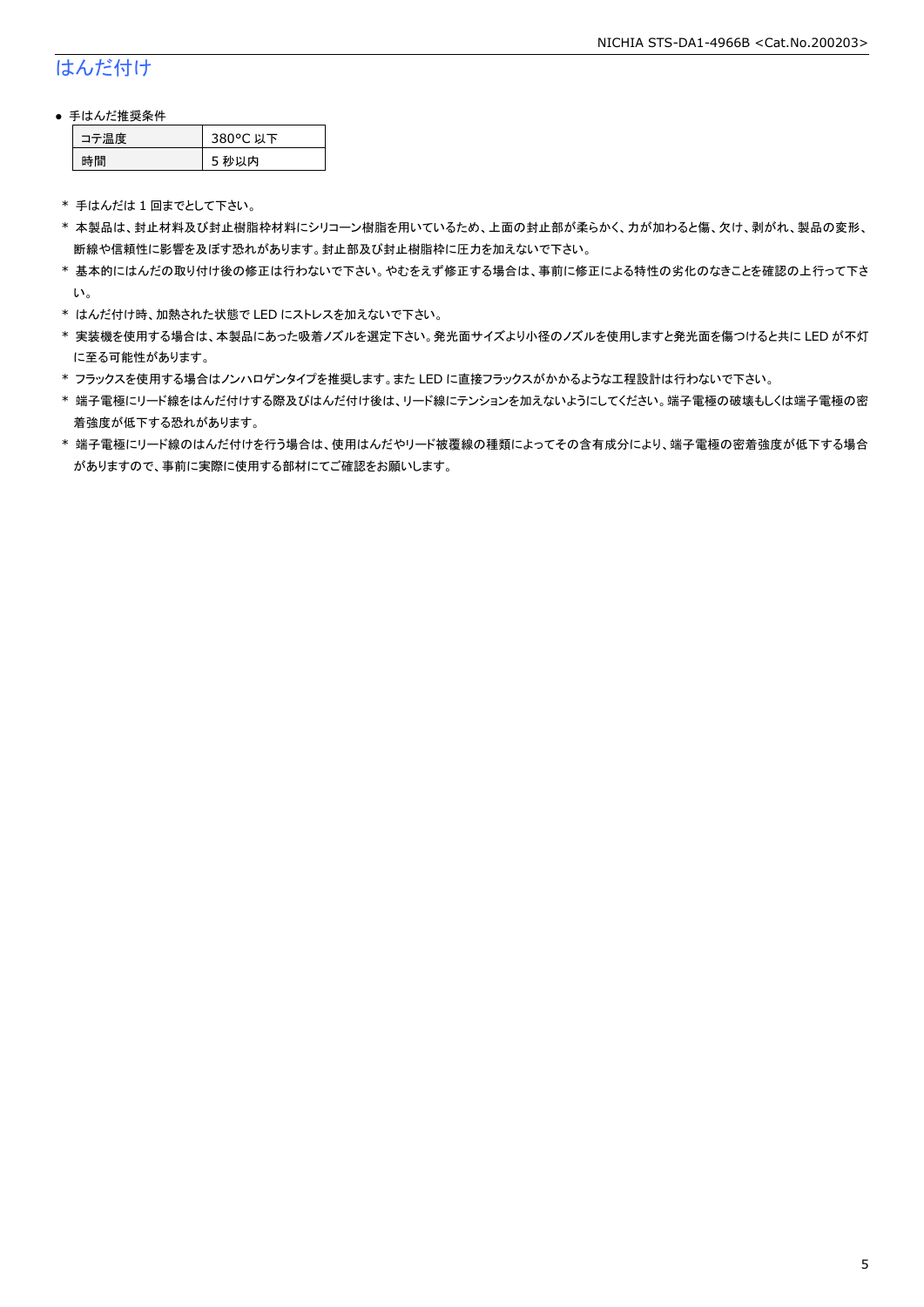### 梱包用トレイ

\* 数量は1トレイにつき 54個入りです。<br>Tray Size: 54pcs

\* 数量は1トレイにつき 54個入りです。<br>Tray Size: 54pcs<br>\* 寸法は参考です。<br>All dimensions shown are for reference only and are not guaranteed. \* づ法は参考です。



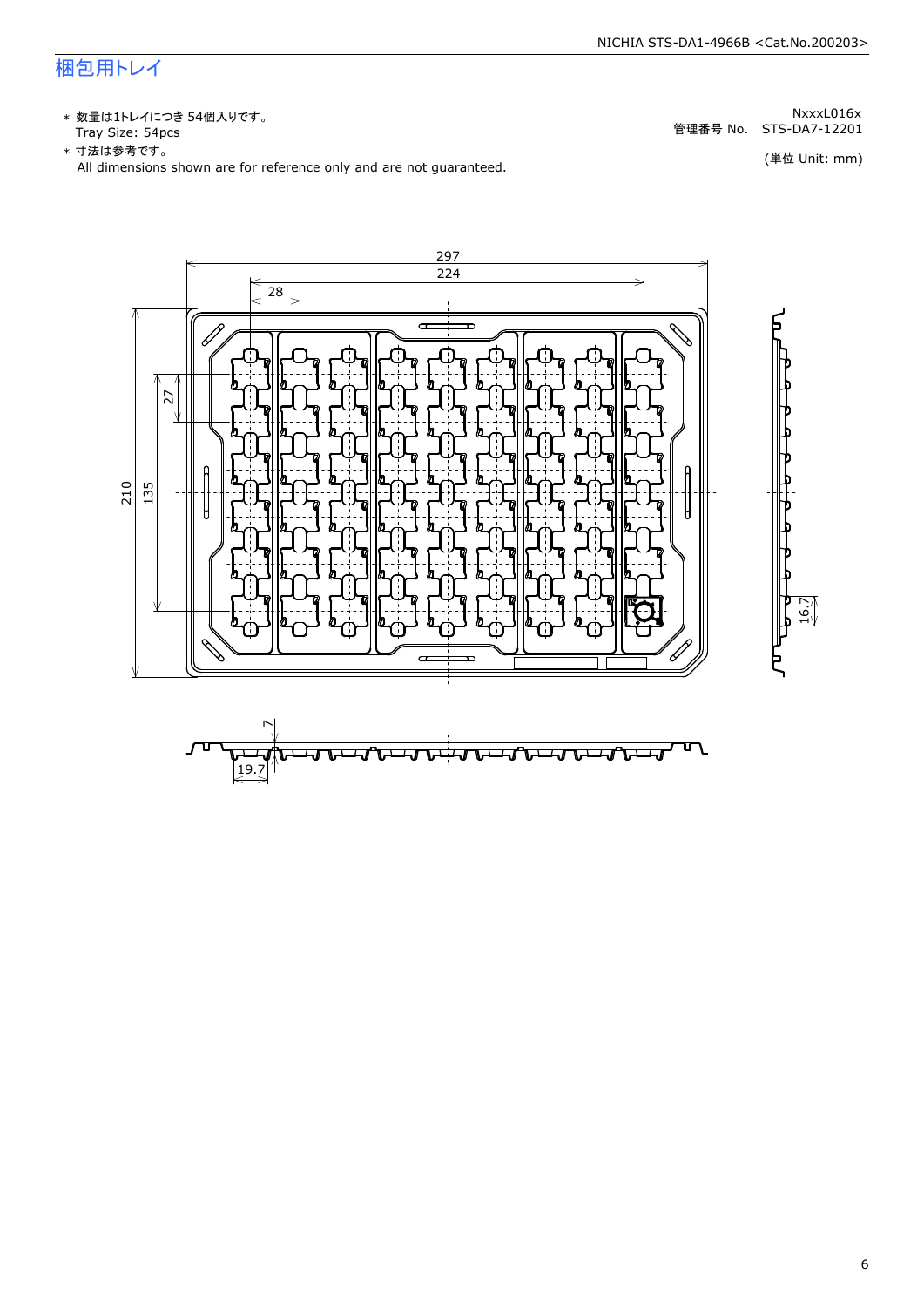Part No. Nxxxxxxx<br>No. STS-DA7-5106D

### 梱包仕様

Trays are shipped with desiccants in heat-sealed moisture-proof bags. シリカゲルとともにトレイをアルミ防湿袋に入れ、熱シールにより封をします。



Label ラベル  $\mathscr{U}$ NICHIA  $\begin{array}{lll} \text{cN}_{\text{us}} & \text{XXXX} & \text{LED} \\ \text{part no.:} & \text{Nxxxxxxx} \\ \text{LOT:} & \text{YMxxxx-RRR} \\ \text{QTY.:} & & \text{PCS} \\ \hline & \text{ROHS} \end{array}$ NICHIA CORPORATION <sup>491</sup> OKA, KAMINAKA, ANAN, TOKUSHIMA, JAPAN LOT: QTY.: YMxxxx-RRR PCS PART NO.:

Moisture-proof bags are packed in cardboard boxes with corrugated partitions. アルミ防湿袋を並べて入れ、ダンボールで仕切ります。





- \* \*\*\*\*\*\*\* is the customer part number.<br>If not provided, it will not be indicated on the label.<br>客先型名が設定されていない場合は空白です。
- For details, see "LOT NUMBERING CODE"<br>in this document.<br>ロット表記方法についてはロット番号の項を<br>参照して下さい。
- \* Products shipped on trays are packed in a moisture-proof bag.<br>They are shipped in cardboard boxes to protect them from external forces during transportation.<br>本製品はトレイに入れたのち、輸送の衝撃から保護するためダンボールで梱包します。<br>\* Do not drop or exp 本製品はトレイに入れたのち、輸送の衝撃から保護するためダンボールで梱包します。
- Do not drop or expose the box to external forces as it may damage the products. \*
- 取り扱いに際して、落下させたり、強い衝撃を与えたりしますと、製品を損傷させる原因になりますので注意して下さい。 Do not expose to water. The box is not water-resistant. \*
- ダンボールには防水加工がされておりませんので、梱包箱が水に濡れないよう注意して下さい。 \*
- 輸送、運搬に際して弊社よりの梱包状態あるいは同等の梱包を行って下さい。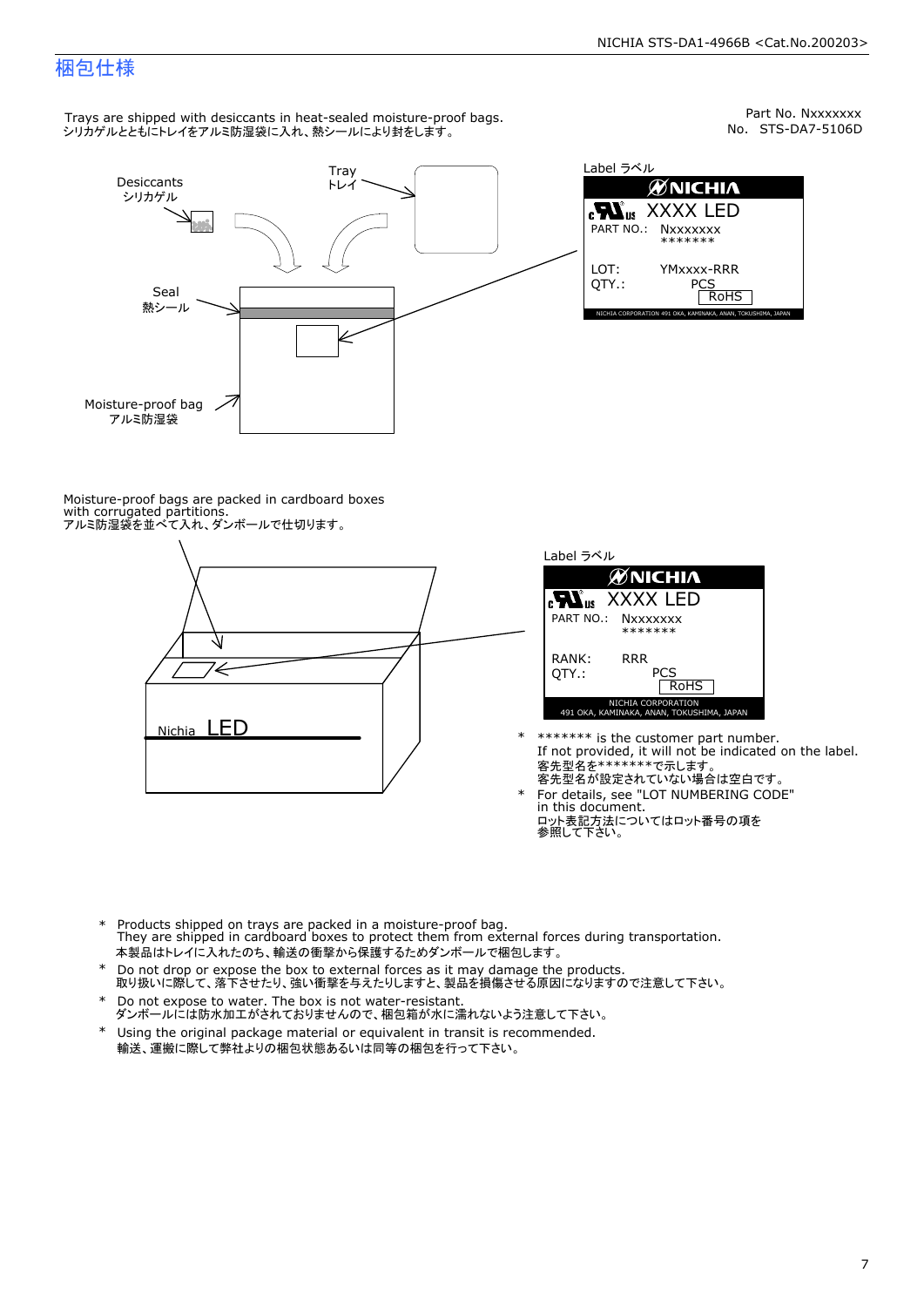### ロット番号

ロット番号は以下のように英数字で表記します。

- YMxxxx RRR
- Y 製造年

| 年    |   |  |  |  |  |
|------|---|--|--|--|--|
| 2019 |   |  |  |  |  |
| 2020 | Κ |  |  |  |  |
| 2021 |   |  |  |  |  |
| 2022 | м |  |  |  |  |
| 2023 | Ν |  |  |  |  |
| 2024 |   |  |  |  |  |

#### M - 製造月

| 月 | м | 月  | М |
|---|---|----|---|
|   |   |    |   |
|   |   | 8  | 8 |
|   |   | 9  | q |
|   |   | 10 | A |
|   |   |    | F |
| 6 | F | 12 |   |

xxxx-当社管理番号

RRR-色度ランク、光束ランク、演色性ランク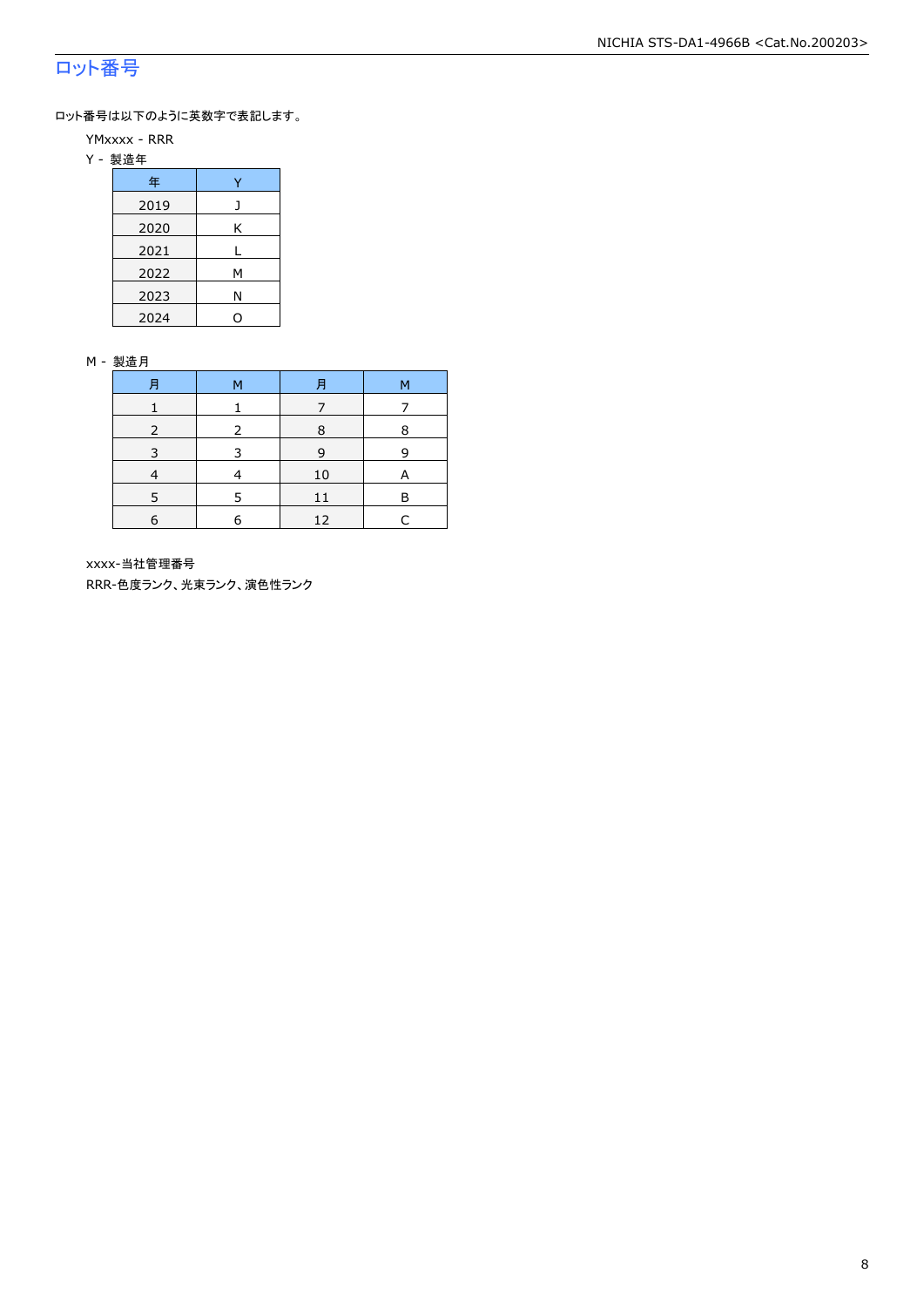ディレーティング特性

NVEWL016Z-V1 管理番号 No. STS-DA7-12226



9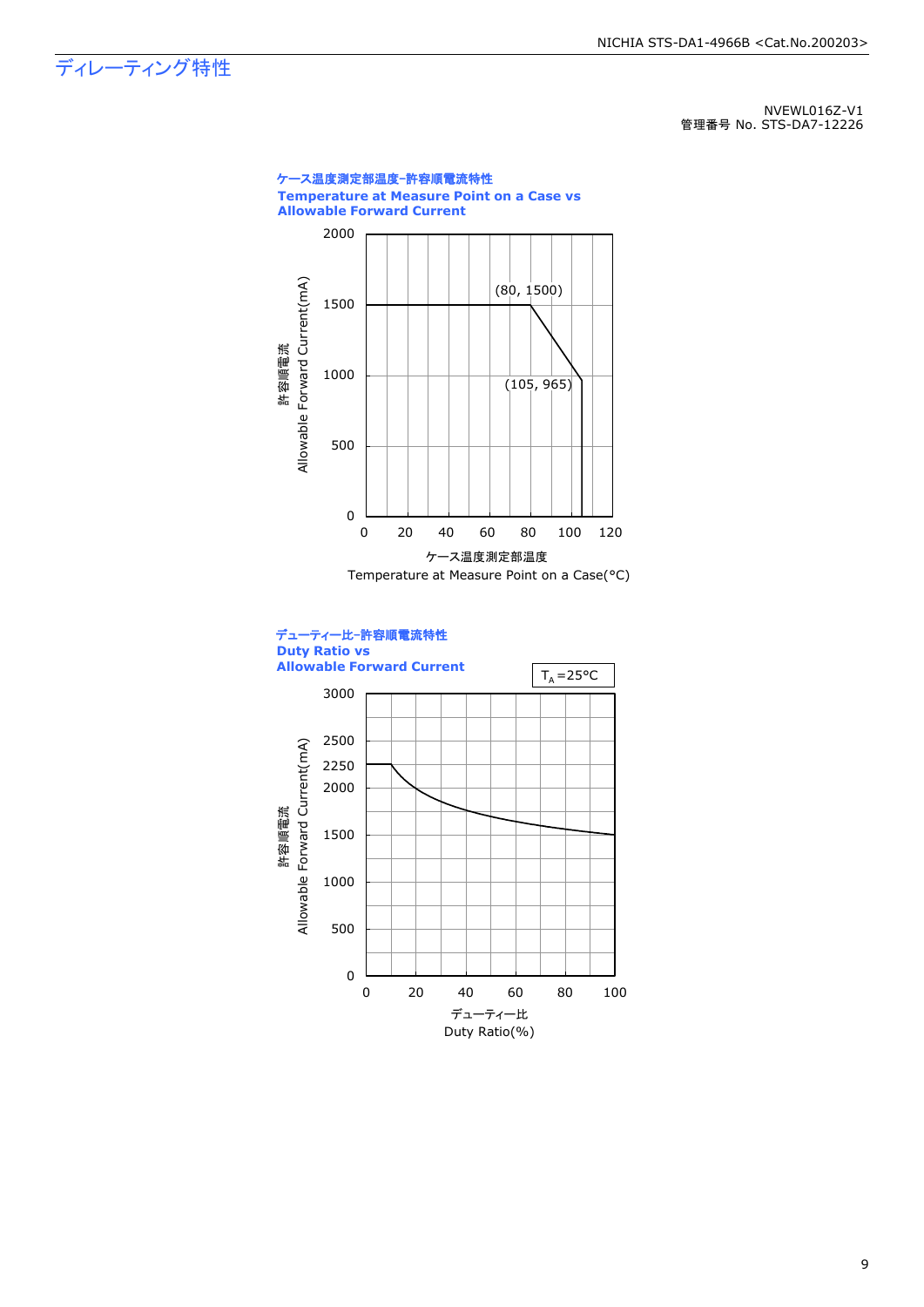### 光学特性

### \* 本特性は参考です。

All characteristics shown are for reference only and are not guaranteed.

NVEWL016Z-V1 管理番号 No. STS-DA7-12411A

 $\;\ast\;$  パルス駆動により測定しています。<br>The following graphs show the characteristics measured in pulse mode.



指向特性 **Directivity** 



\* 本特性は演色性ランクRs030に対応しています。 The graphs above show the characteristics for Rs030 LEDs of this product.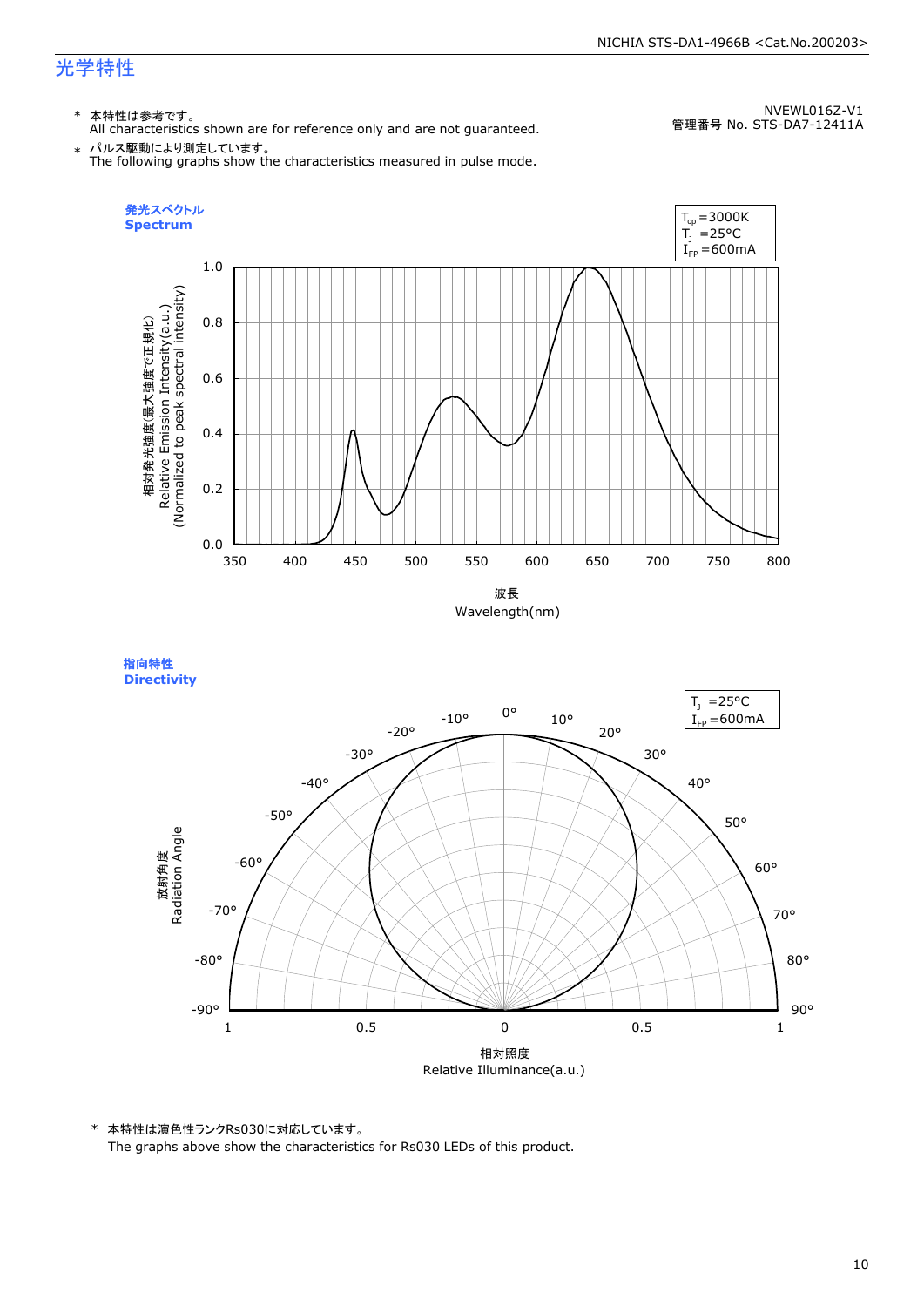### 光学特性

### \* 本特性は参考です。

All characteristics shown are for reference only and are not guaranteed.

NVEWL016Z-V1 管理番号 No. STS-DA7-12412A

 $\;\ast\;$  パルス駆動により測定しています。<br>The following graphs show the characteristics measured in pulse mode.



指向特性 **Directivity** 



\* 本特性は演色性ランクRs030に対応しています。 The graphs above show the characteristics for Rs030 LEDs of this product.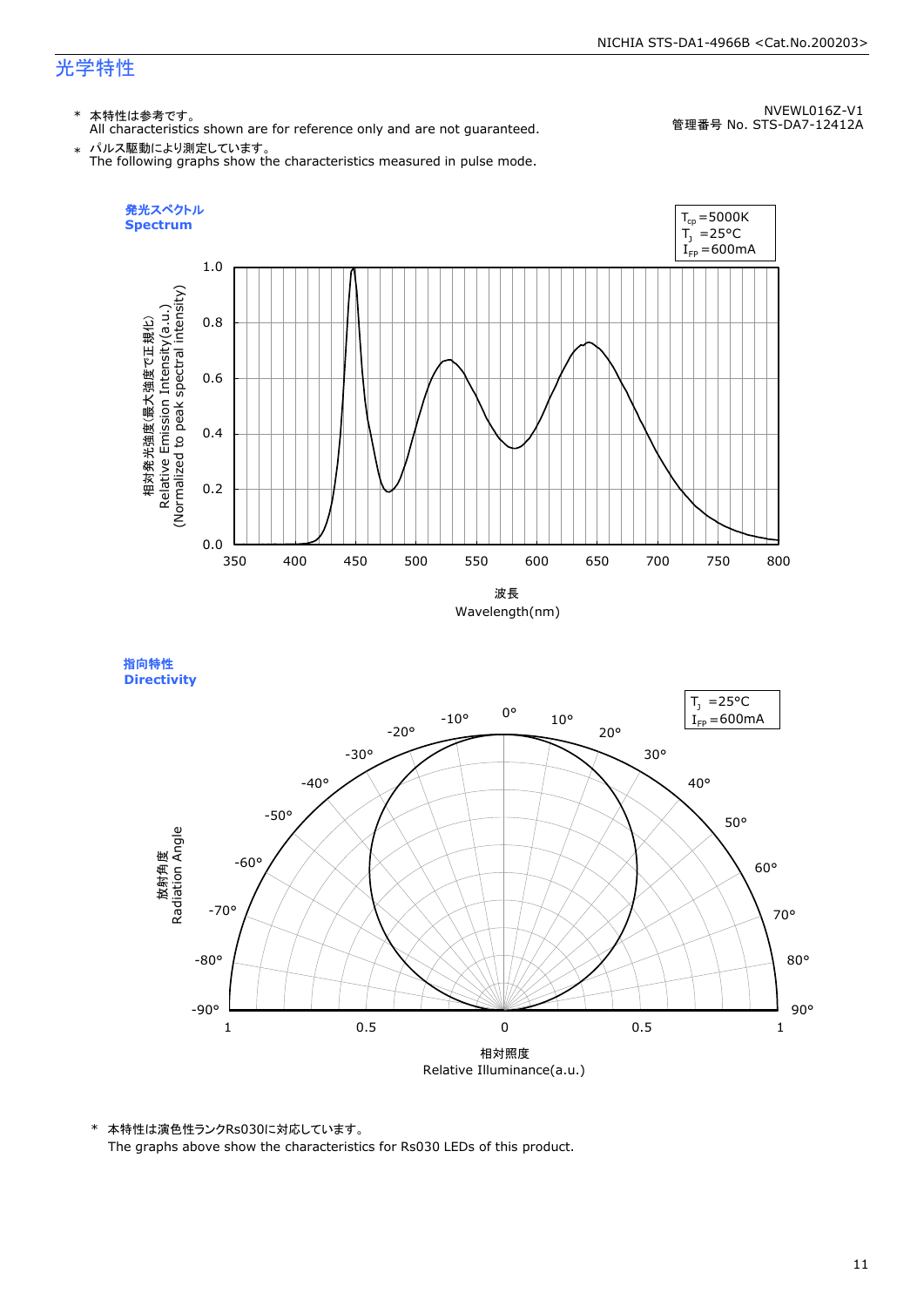\* 本特性は参考です。

All characteristics shown are for reference only and are not guaranteed. \* パルス駆動により測定しています。

The following graphs show the characteristics measured in pulse mode.

NVEWL016Z-V1 管理番号 No. STS-DA7-12413A

NICHIA STS-DA1-4966B <Cat.No.200203>



\* 本特性は色温度2700K~4500K、演色性ランクRs030に対応しています。 The graphs above show the characteristics for 2700K~4500K, Rs030 LEDs of this product.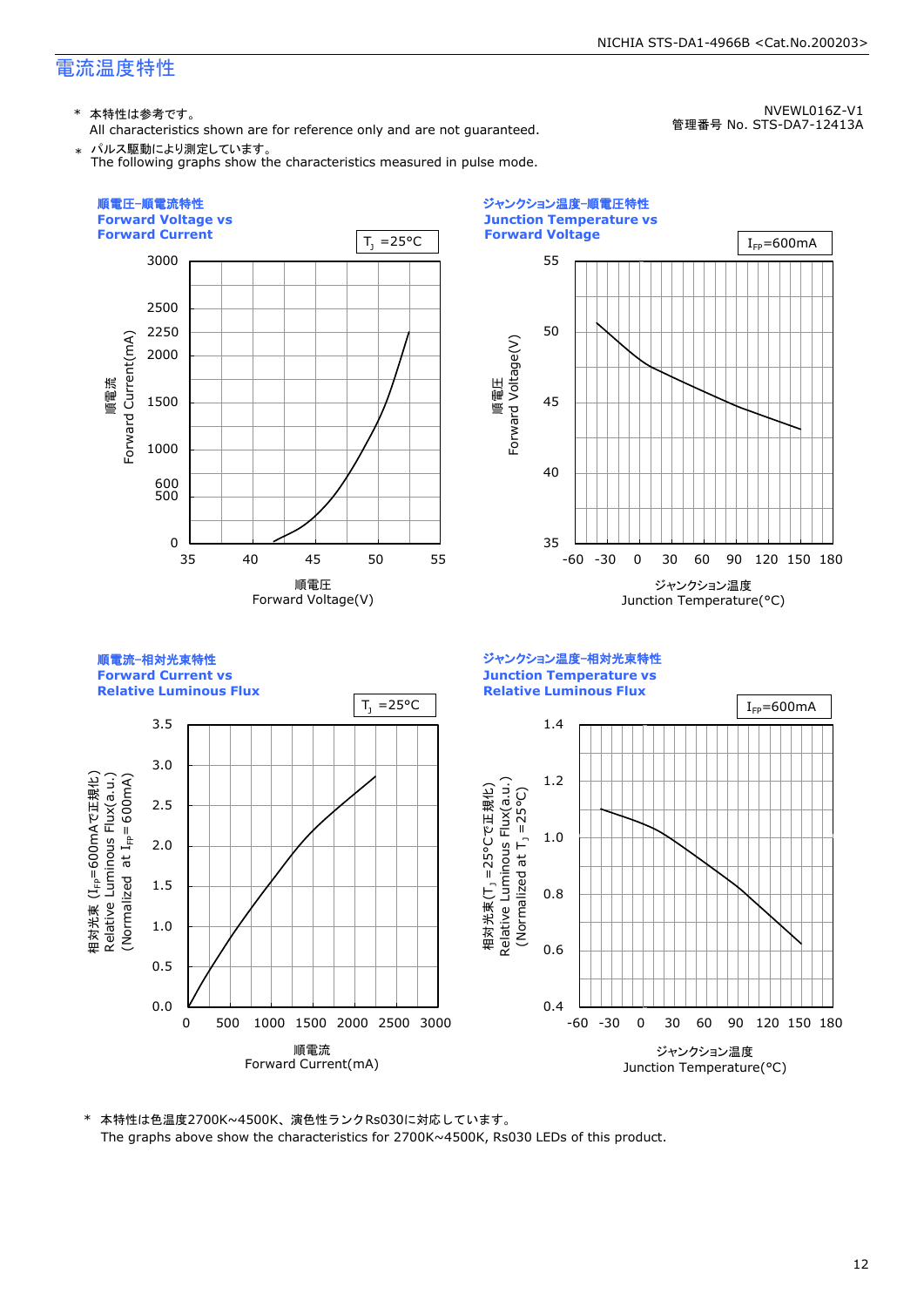\* 本特性は参考です。

All characteristics shown are for reference only and are not guaranteed. \* パルス駆動により測定しています。

The following graphs show the characteristics measured in pulse mode.

NVEWL016Z-V1 管理番号 No. STS-DA7-12414A

NICHIA STS-DA1-4966B <Cat.No.200203>



\* 本特性は色度ランクsm50x(ランク座標範囲内の特別ランクを含む)、演色性ランクRs030に対応しています。 The graphs above show the characteristics for sm50x, Rs030 LEDs, including sub-bins, of this product.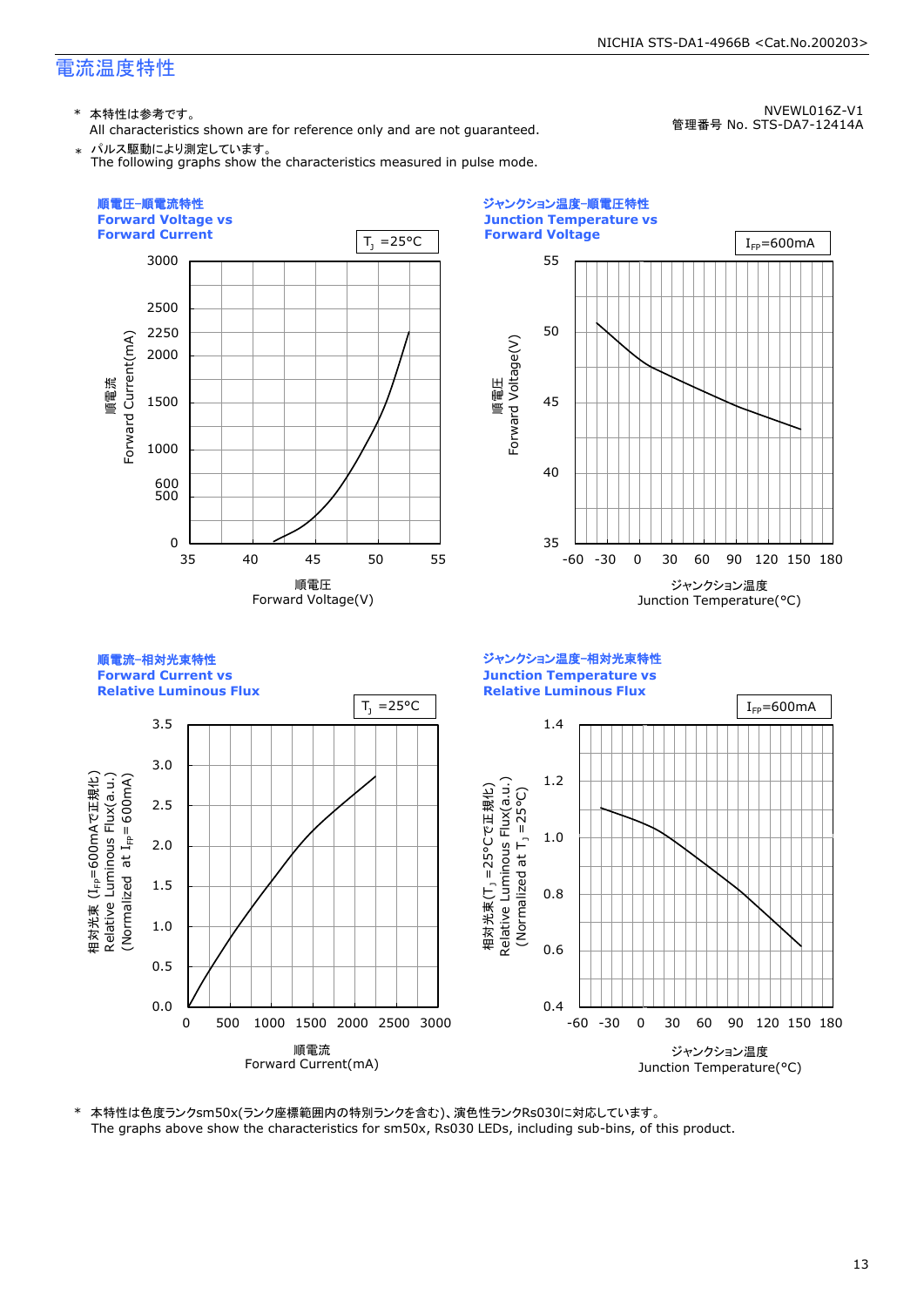- \* All characteristics shown are for reference only and are not guaranteed. 本特性は参考です。
- \* Ine following graphs show th<br>、パルス駆動により測定しています。 The following graphs show the characteristics measured in pulse mode.

Part No. NVEWL016Z-V1 No. STS-DA7-12415B





\* The graphs above show the characteristics for Rs030 LEDs of this product. 本特性は演色性ランクRs030に対応しています。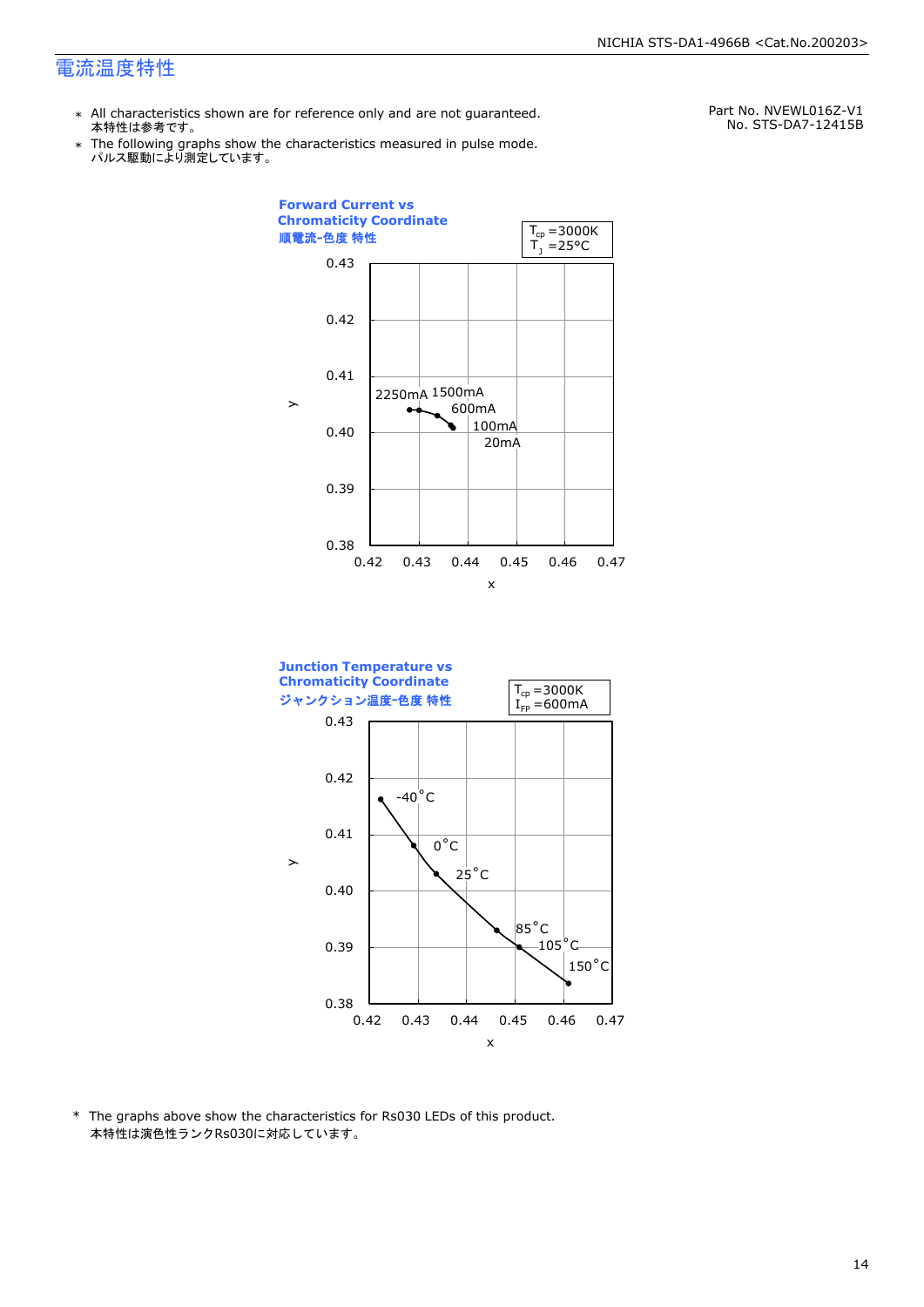- \* All characteristics shown are for reference only and are not guaranteed. 本特性は参考です。
- \* Ine following graphs show th<br>、パルス駆動により測定しています。 The following graphs show the characteristics measured in pulse mode.

Part No. NVEWL016Z-V1 No. STS-DA7-12416B





\* The graphs above show the characteristics for Rs030 LEDs of this product. 本特性は演色性ランクRs030に対応しています。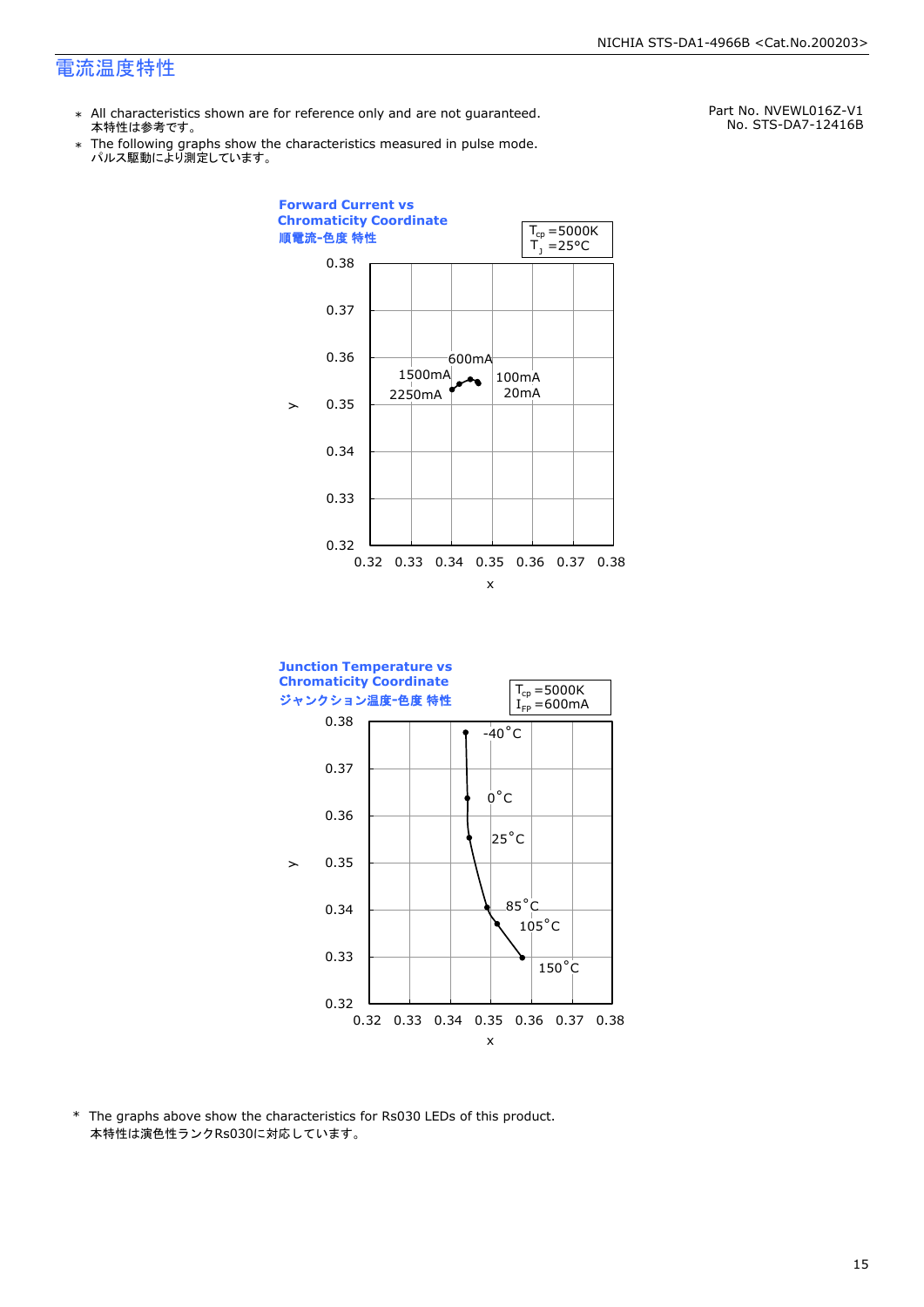### 信頼性

### (1) 試験項目と試験結果

| 試験項目    | 参照規格                            | 試験条件                                    | 試験時間     | 故障判定<br>基準 No. | 故障数/試験数 |
|---------|---------------------------------|-----------------------------------------|----------|----------------|---------|
| 熱衝撃(気相) |                                 | -40°C(15 分)~100°C(15 分)                 | 100 サイクル | #1             | 0/10    |
| 高温保存    | <b>JEITA ED-4701</b><br>200 201 | $T_A = 100^{\circ}C$                    | 1000 時間  | #1             | 0/10    |
| 高温高湿保存  | <b>JEITA ED-4701</b><br>100 103 | $T_A = 60^{\circ}$ C, RH = 90%          | 1000 時間  | #1             | 0/10    |
| 低温保存    | JEITA ED-4701<br>200 202        | $T_{\text{A}} = -40^{\circ}C$           | 1000 時間  | #1             | 0/10    |
| 高温連続動作  |                                 | $T_c = 80$ °C, I <sub>F</sub> = 1500 mA | 1000 時間  | #1             | 0/10    |
| 静電破壊    | ANSI/ESDA/<br>JEDEC JS-001      | HBM, 8kV, 1.5kΩ, 100pF, 順逆 1回           |          | #1             | 0/10    |

注記:

測定は LED が常温に戻ってから行います。

### (2) 故障判定基準

| 基準 No. | 項目      | 条件                   | 判定基準     |
|--------|---------|----------------------|----------|
|        | 順電圧(VF) | <sup>լ</sup> ⊧=600mA | ·初期値×1.1 |
| #1     | 光束(Φ.)  | $I_F = 600mA$        | :初期値×0.7 |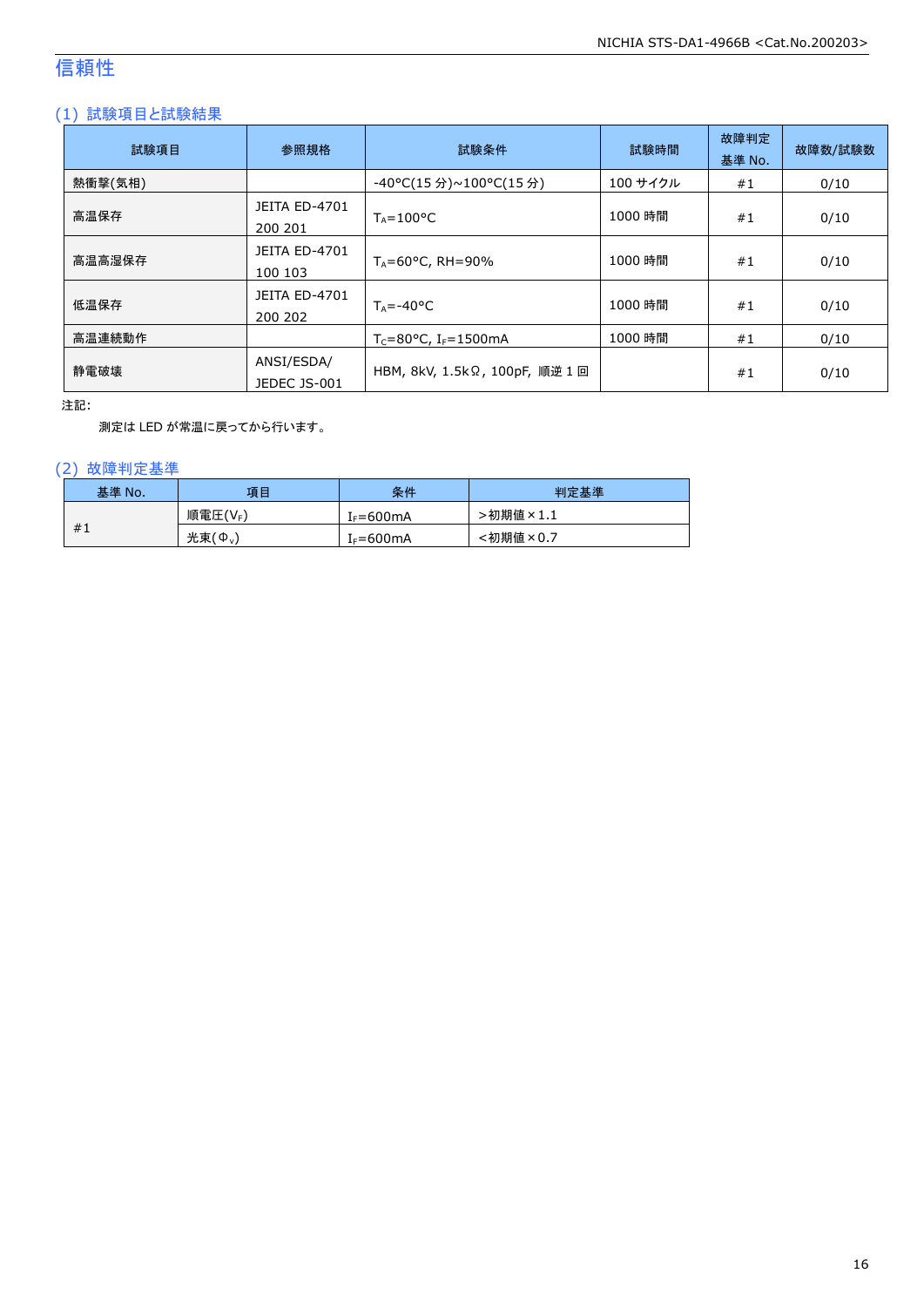### 注意事項

#### (1) 保管

| 条件 |           | 温度      | 湿度       | 期間        |
|----|-----------|---------|----------|-----------|
|    | アルミ防湿袋開封前 | 30°C 以下 | 90%RH 以下 | 納入日より1年以内 |
| 保管 | アルミ防湿袋開封後 | 30°C 以下 | 70%RH 以下 | 168 時間以内  |

- アルミ防湿袋を開封後は上記の条件を越えないようにはんだ付けを完了下さい。万一未使用の LED が残った場合は、シリカゲル入り密閉容器等で保管 下さい。なお当社防湿袋に戻し、再封印することを推奨します。
- 電極部分は、金メッキが施されております。腐食性ガス等を含む雰囲気にさらされますと、メッキ表面が変質し、問題が生じる事があります。保管時は密閉 容器等で保管して下さい。なお当社防湿袋に戻し、再封印することを推奨します。
- 実機に使用する部材(パッキン、接着剤など)については、メッキ表面への影響を考慮して、硫黄成分を含有しているものの使用を避けて下さい。メッキの 表面異常は、導通・接続不良に繋がる可能性があります。また、パッキンを使用する場合は、シリコーンゴム材質のものを推奨します。その際、低分子量 のシロキサンによる機器の接点不良に注意して下さい。
- 急激な温度変化のある場所では、結露が起こりますので温度変化の少ない場所に保管して下さい。
- 埃の多い環境での保管は避けて下さい。
- 直射日光や室温を超えるような環境に長期間さらさないで下さい。

### (2) 使用方法

● LED 毎に絶対最大定格を超えないように回路設計を行って下さい。LED 毎に定電流駆動することを推奨致します。また定電圧駆動する場合は、(A)の回 路は LED の順電圧の影響により LED に流れる電流がばらつく可能性がありますので、(B)の回路を推奨します。



- 本製品は、順方向電流駆動でご使用下さい。また、非点灯時には順逆とも電圧がかからないように配慮下さい。特に逆電圧が連続的に加わる状態は、マ イグレーションを発生させる可能性があり、素子にダメージを与える場合がありますので避けて下さい。長時間使用しない場合は、安全のために必ず主電 源スイッチを切って下さい。
- 電流により色度が変化するため、調光する場合はパルス駆動によるデューティ制御を推奨します。
- 本製品は LED の諸特性が安定する定格電流の 10%以上でご使用されることを推奨します。
- 雷サージなどの過電圧が LED に加わらないようにして下さい。
- 屋外で使用される場合は、十分な防水対策、湿度対策、塩害対策を施してご使用下さい。

#### (3) 取り扱い上の注意

- 素手で本製品を取り扱わないで下さい。表面が汚れ、光学特性に影響を及ぼすことがあります。また場合によっては、製品の変形や断線が起こり、不灯 の原因になることがあります。
- ピンセットで本製品を取り扱う場合は、製品へ過度な圧力を掛けないようにして下さい。樹脂部の傷、欠け、剥がれ、製品の変形や断線が起こり、不灯の 原因となります。
- 本製品を落下させてしまった場合には、製品の変形などが発生することがありますのでご注意下さい。
- 本製品は積み重ねしないで下さい。製品を重ねると樹脂部に衝撃を与え、樹脂部の傷、欠け、剥がれ、変形・断線、LED 剥がれが発生し、不灯の原因に なります。

#### (4) 設計上の注意

- LED 周辺で使用する部材(筐体、パッキン、接着剤、2 次レンズ、レンズカバーなど)から放出された揮発性有機化合物は、LED のレンズや封止樹脂を透 過する可能性があります。特に密閉状態では、これらの揮発性有機化合物が熱や光子エネルギーにさらされると変色が起こり LED の光出力が大幅に低 下したり、色ずれが発生する可能性があります。また、空気の循環をよくすることで、光出力の低下や色ズレが改善されることがあります。密閉状態でご使 用される場合は、実機点灯試験による光学評価で異常なきことの確認をお願いします。
- 本製品は、カが加わるとセラミックス基板の割れが発生する恐れがあります。本製品を筐体に固定する場合、専用ホルダを用いることを推奨します。
- 製品と筐体間の接続には放熱グリスを用いることを推奨します。製品・筐体のみの固定では、放熱性が低下することがあります。また放熱シートを用いた 場合、熱抵抗値は顕著に大きくなる可能性があります。

#### **COB** の取り扱い、密着、放熱などの一連のアプリケーションノートは弊社ホームページ「**LED** テクニカルデータ」をご確認ください。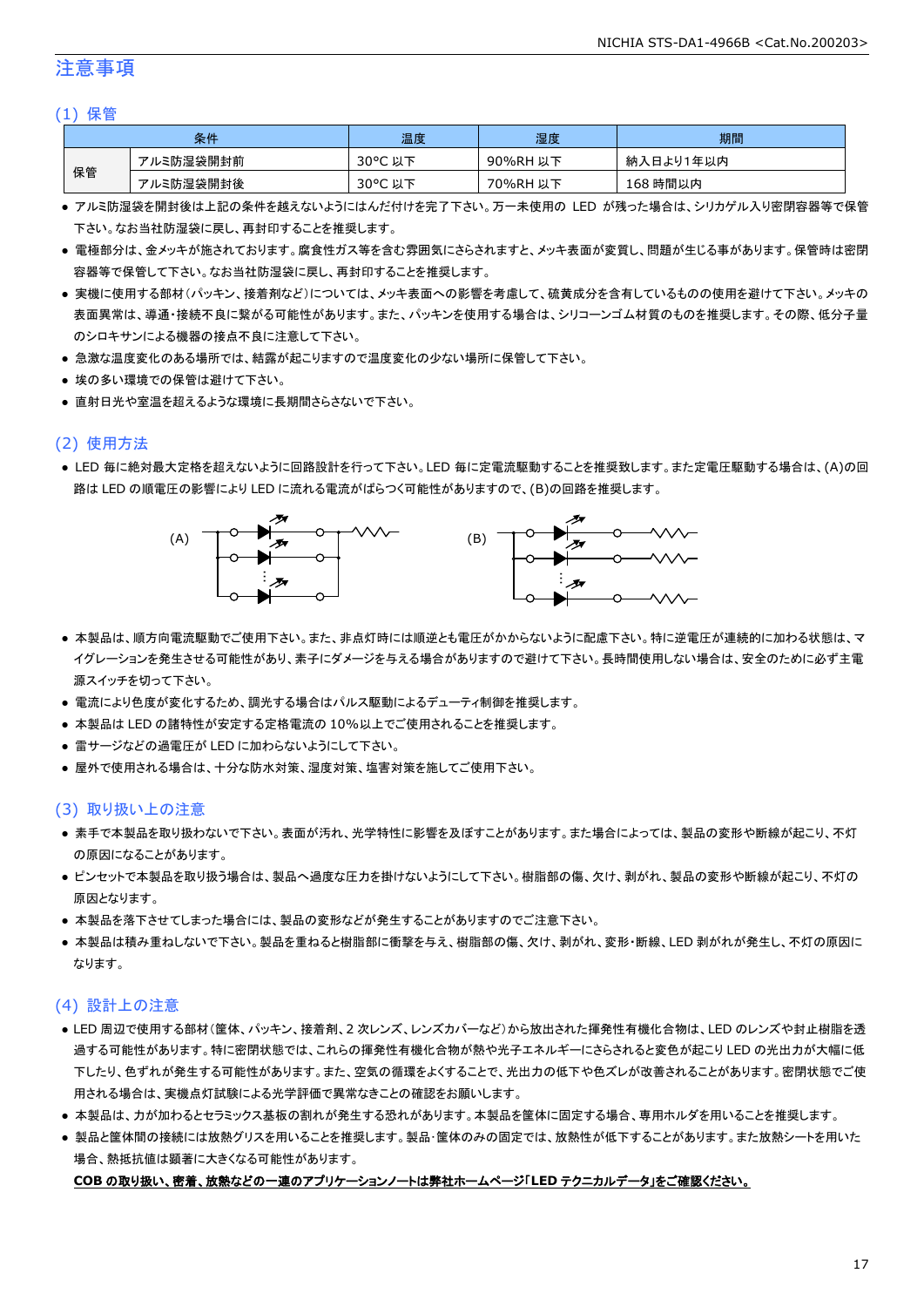#### (5) 静電気に対する取り扱い

● 本製品は静電気やサージ電圧に敏感で、素子の損傷や信頼性低下を起こすことがあります。取り扱いに際しては、以下の例を参考に静電気対策を十分 行って下さい。

 リストストラップ、導電性衣類、導電靴、導電性床材等による電荷の除去 作業区域内の装置、治具等の接地による電荷の除去 導電性材料による作業台、保管棚等の設置

- 使用機器(はんだコテなど)、治具、装置類や作業区域内は適切に接地をして下さい。また、実装される機器等についてもサージ対策の実施を推奨しま す。
- 治具、装置類にガラスやプラスチックなどの絶縁体を使用される場合は以下の例を参考に対策を十分行って下さい。

 導電性材料による導電化 加湿による帯電防止 除電器(イオナイザ)による電荷の中和

#### (6) 熱の発生

● 本製品をご使用の際は、効率的に素子の熱を下げる対策を施し、最大ジャンクション温度(T」)を超えることがないよう配慮下さい。熱飽和時のジャンクショ ン温度(T」)を推定する方法として、次の式で算出することが可能です。

 $T_J = T_C + R_{\theta JC} \cdot W$ 

```
*T<sub>1</sub>=ジャンクション温度: °C
```
Tc=ケース温度: °C

R<sub>0JC</sub>=ダイスから T<sub>C</sub> 測定ポイントまでの熱抵抗: °C/W

W=投入電力(I<sub>F</sub>×V<sub>F</sub>): W



● 密着させる材料や筐体の材料特性および表面状態により Reicが変化することがあります。以下の内容についてもご注意頂けますようお願い致します。 本製品を搭載する筐体もしくはヒートシンクの間は熱抵抗の低い放熱材で密着させて下さい。

本製品を搭載するヒートシンクの面は穴や凹凸がなく、平たんにして密着させて下さい。

ホルダーや放熱材を使用する場合は、放熱が維持できる状態として下さい。

 熱による経年劣化、つまり寸法変化または特性劣化が発生すると、保持状態が変化し放熱悪化による製品破損の原因となりますので、信頼性についても 十分に御確認をお願い致します。

● 表面温度測定器(サーモグラフィ)等による非接触による温度測定も有効ですので、放熱設計の際の御参考として下さい。

#### ● **COB** の取り扱い、密着、放熱などの一連のアプリケーションノートは弊社ホームページ「**LED** テクニカルデータ」をご確認ください。

#### (7) 洗浄

- ぬれた雑巾、ベンジン、シンナーなどで LED を拭かないで下さい。
- 洗浄する場合は、イソプロピルアルコールを使用して下さい。その他の洗浄剤の使用に当たってはパッケージ及び樹脂が侵され不具合発生の原因となる 場合がありますので、問題のないことを十分確認の上での使用をお願い致します。フロン系溶剤については、世界的に使用が規制されています。
- LED に汚れが付着した場合にはイソプロピルアルコールを布に付けて良く絞って汚れを拭き取って下さい。
- 超音波洗浄は、基本的には行わないで下さい。やむをえず行う場合は、発振出力や基板の取り付け方により LED への影響が異なりますので、予め実使 用状態で異常のない事を確認の上実施下さい。

#### (8) 目の安全性

- 2006 年に国際電気委員会(IEC)からランプ及びランプシステムの光生物学的安全性に関する規格 IEC 62471 が発行され、LED もこの規格の適用範 囲に含められました。一方、2001 年に発行されたレーザー製品の安全に関する規格 IEC 60825-1 Edition1.2 において、LED が適用範囲に含まれて いましたが、2007 年に改訂された IEC 60825-1 Edition2.0 で LED が適用除外されました。但し、国や地域によっては、依然として IEC 60825-1 Edition1.2 と同等規格を採用し、LED が適用範囲に含められています。これらの国や地域向けには、ご注意下さい。IEC62471 によって分類される LED のリスクグループは、放射束や発光スペクトル、指向性などによって異なり、特に青色成分を含む高出力ではリスクグループ 2 に相当する場合もあり ます。LED の出力を上げたり、LED からの光を光学機器にて集光したりするなどした状態で、直視しますと眼を痛めることがありますので、ご注意下さい。
- 点滅光を見つづけると光刺激により不快感を覚えることがありますのでご注意下さい。又、機器に組み込んでご使用される場合は、光刺激などによる第三 者への影響をご配慮下さい。